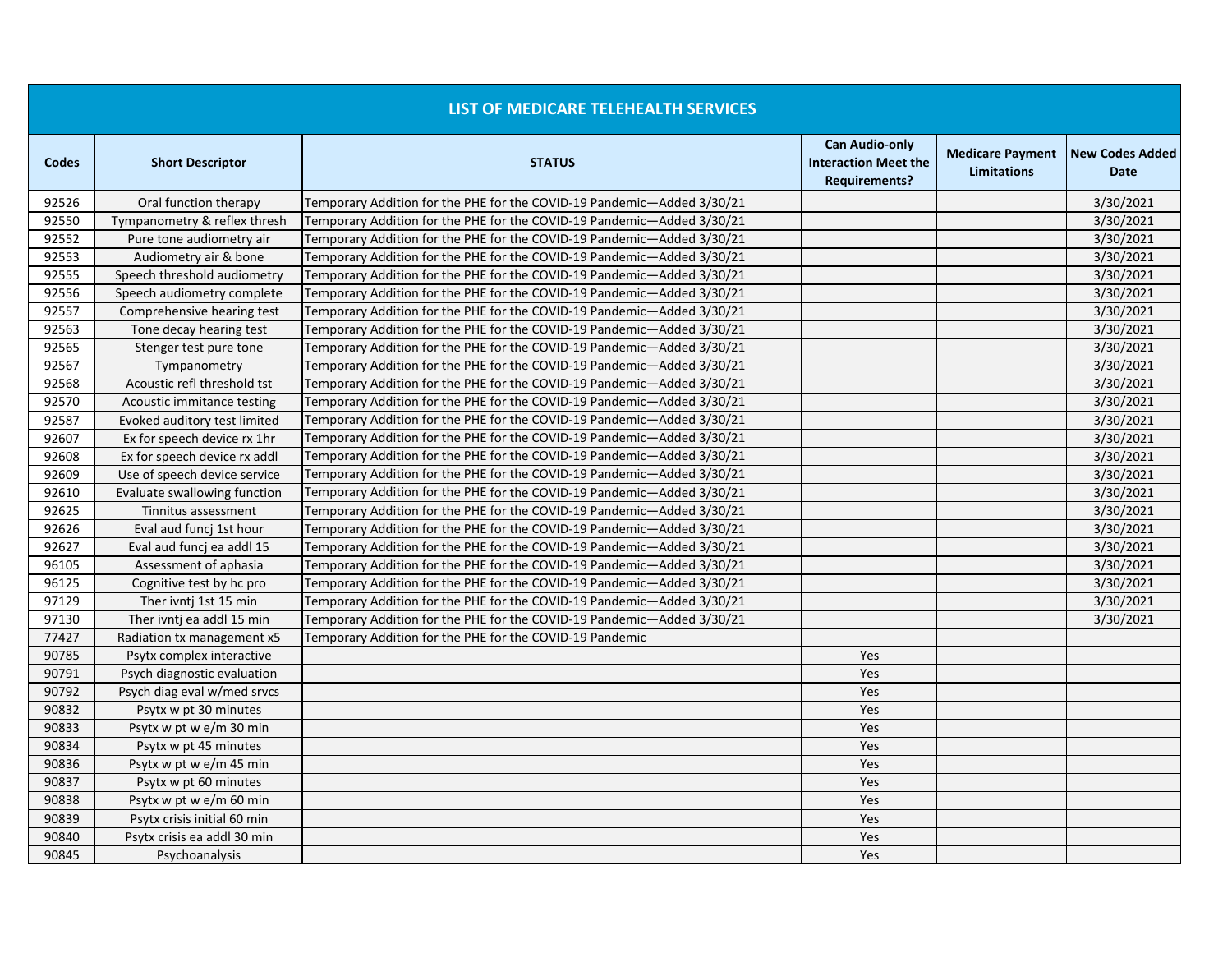| <b>LIST OF MEDICARE TELEHEALTH SERVICES</b> |                              |                                                                        |                                                                              |                                               |                                       |
|---------------------------------------------|------------------------------|------------------------------------------------------------------------|------------------------------------------------------------------------------|-----------------------------------------------|---------------------------------------|
| <b>Codes</b>                                | <b>Short Descriptor</b>      | <b>STATUS</b>                                                          | <b>Can Audio-only</b><br><b>Interaction Meet the</b><br><b>Requirements?</b> | <b>Medicare Payment</b><br><b>Limitations</b> | <b>New Codes Added</b><br><b>Date</b> |
| 90846                                       | Family psytx w/o pt 50 min   |                                                                        | Yes                                                                          |                                               |                                       |
| 90847                                       | Family psytx w/pt 50 min     |                                                                        | Yes                                                                          |                                               |                                       |
| 90853                                       | Group psychotherapy          | Temporary Addition for the PHE for the COVID-19 Pandemic               | Yes                                                                          |                                               |                                       |
| 90875                                       | Psychophysiological therapy  | Temporary Addition for the PHE for the COVID-19 Pandemic—Added 4/30/20 |                                                                              | Non-covered service                           | 4/30/2020                             |
| 90951                                       | Esrd serv 4 visits p mo <2yr |                                                                        |                                                                              |                                               |                                       |
| 90952                                       | Esrd serv 2-3 vsts p mo <2yr | Temporary Addition for the PHE for the COVID-19 Pandemic               |                                                                              |                                               |                                       |
| 90953                                       | Esrd serv 1 visit p mo <2yrs | Temporary Addition for the PHE for the COVID-19 Pandemic               |                                                                              |                                               |                                       |
| 90954                                       | Esrd serv 4 vsts p mo 2-11   |                                                                        |                                                                              |                                               |                                       |
| 90955                                       | Esrd srv 2-3 vsts p mo 2-11  |                                                                        |                                                                              |                                               |                                       |
| 90956                                       | Esrd srv 1 visit p mo 2-11   | Temporary Addition for the PHE for the COVID-19 Pandemic—Added 4/30/20 |                                                                              |                                               | 4/30/2020                             |
| 90957                                       | Esrd srv 4 vsts p mo 12-19   |                                                                        |                                                                              |                                               |                                       |
| 90958                                       | Esrd srv 2-3 vsts p mo 12-19 |                                                                        |                                                                              |                                               |                                       |
| 90959                                       | Esrd serv 1 vst p mo 12-19   | Temporary Addition for the PHE for the COVID-19 Pandemic               |                                                                              |                                               |                                       |
| 90960                                       | Esrd srv 4 visits p mo 20+   |                                                                        |                                                                              |                                               |                                       |
| 90961                                       | Esrd srv 2-3 vsts p mo 20+   |                                                                        |                                                                              |                                               |                                       |
| 90962                                       | Esrd serv 1 visit p mo 20+   | Temporary Addition for the PHE for the COVID-19 Pandemic               |                                                                              |                                               |                                       |
| 90963                                       | Esrd home pt serv p mo <2yrs |                                                                        |                                                                              |                                               |                                       |
| 90964                                       | Esrd home pt serv p mo 2-11  |                                                                        |                                                                              |                                               |                                       |
| 90965                                       | Esrd home pt serv p mo 12-19 |                                                                        |                                                                              |                                               |                                       |
| 90966                                       | Esrd home pt serv p mo 20+   |                                                                        |                                                                              |                                               |                                       |
| 90967                                       | Esrd svc pr day pt <2        |                                                                        |                                                                              |                                               |                                       |
| 90968                                       | Esrd svc pr day pt 2-11      |                                                                        |                                                                              |                                               |                                       |
| 90969                                       | Esrd svc pr day pt 12-19     |                                                                        |                                                                              |                                               |                                       |
| 90970                                       | Esrd svc pr day pt 20+       |                                                                        |                                                                              |                                               |                                       |
| 92002                                       | Eye exam new patient         | Temporary Addition for the PHE for the COVID-19 Pandemic—Added 4/30/20 |                                                                              |                                               | 4/30/2020                             |
| 92004                                       | Eye exam new patient         | Temporary Addition for the PHE for the COVID-19 Pandemic—Added 4/30/20 |                                                                              |                                               | 4/30/2020                             |
| 92012                                       | Eye exam establish patient   | Temporary Addition for the PHE for the COVID-19 Pandemic-Added 4/30/20 |                                                                              |                                               | 4/30/2020                             |
| 92014                                       | Eye exam&tx estab pt 1/>vst  | Temporary Addition for the PHE for the COVID-19 Pandemic—Added 4/30/20 |                                                                              |                                               | 4/30/2020                             |
| 92507                                       | Speech/hearing therapy       | Temporary Addition for the PHE for the COVID-19 Pandemic               | Yes                                                                          |                                               |                                       |
| 92508                                       | Speech/hearing therapy       | Temporary Addition for the PHE for the COVID-19 Pandemic—Added 4/30/20 | Yes                                                                          |                                               | 4/30/2020                             |
| 92521                                       | Evaluation of speech fluency | Temporary Addition for the PHE for the COVID-19 Pandemic               | Yes                                                                          |                                               |                                       |
| 92522                                       | Evaluate speech production   | Temporary Addition for the PHE for the COVID-19 Pandemic               | Yes                                                                          |                                               |                                       |
| 92523                                       | Speech sound lang comprehen  | Temporary Addition for the PHE for the COVID-19 Pandemic               | Yes                                                                          |                                               |                                       |
| 92524                                       | Behavral qualit analys voice | Temporary Addition for the PHE for the COVID-19 Pandemic               | Yes                                                                          |                                               |                                       |
| 92601                                       | Cochlear implt f/up exam <7  | Temporary Addition for the PHE for the COVID-19 Pandemic-Added 4/30/20 |                                                                              |                                               | 4/30/2020                             |
| 92602                                       | Reprogram cochlear implt <7  | Temporary Addition for the PHE for the COVID-19 Pandemic-Added 4/30/20 |                                                                              |                                               | 4/30/2020                             |
| 92603                                       | Cochlear implt f/up exam 7/> | Temporary Addition for the PHE for the COVID-19 Pandemic—Added 4/30/20 |                                                                              |                                               | 4/30/2020                             |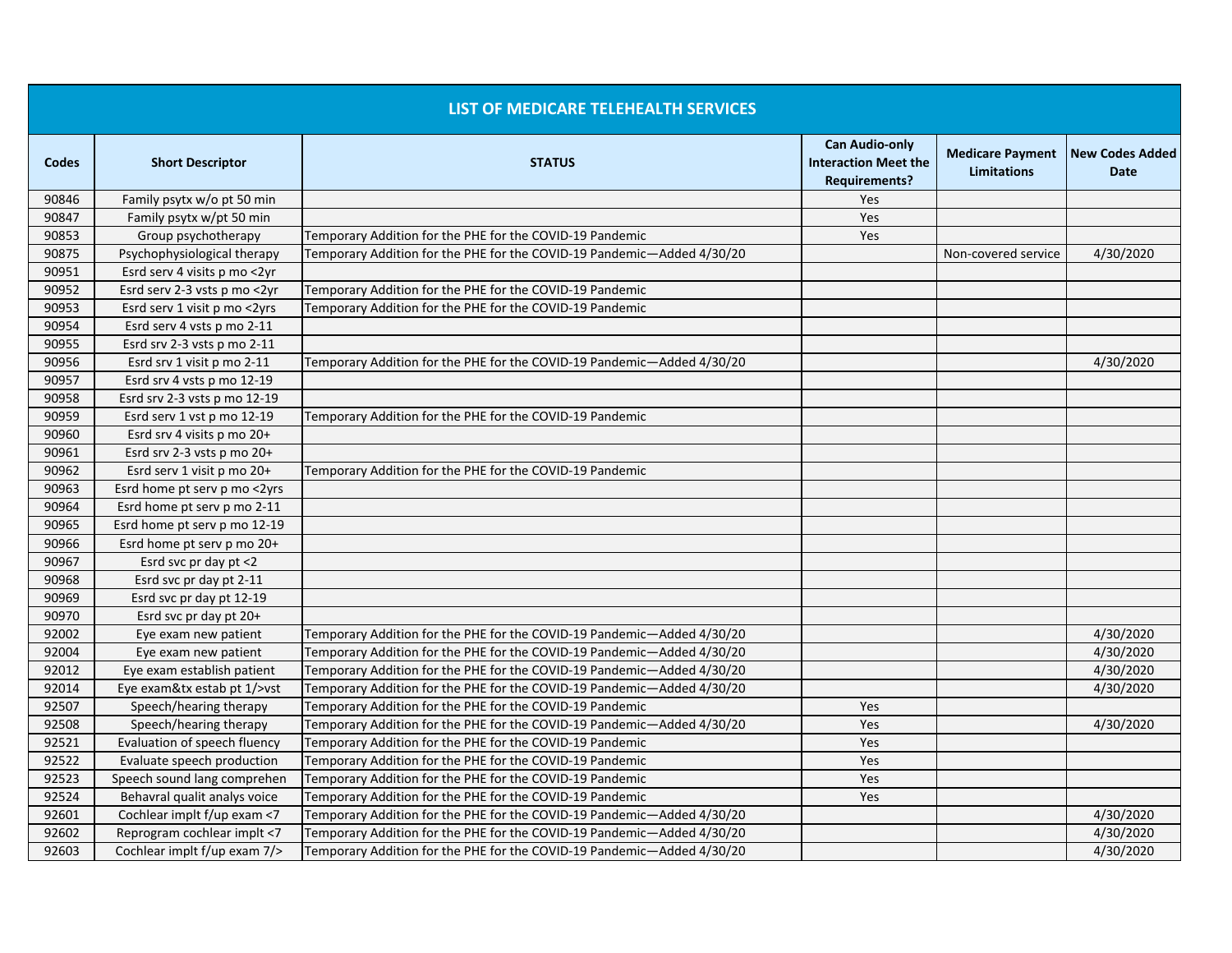|       |                              | LIST OF MEDICARE TELEHEALTH SERVICES                                    |                                                                              |                                               |                                       |
|-------|------------------------------|-------------------------------------------------------------------------|------------------------------------------------------------------------------|-----------------------------------------------|---------------------------------------|
| Codes | <b>Short Descriptor</b>      | <b>STATUS</b>                                                           | <b>Can Audio-only</b><br><b>Interaction Meet the</b><br><b>Requirements?</b> | <b>Medicare Payment</b><br><b>Limitations</b> | <b>New Codes Added</b><br><b>Date</b> |
| 92604 | Reprogram cochlear implt 7/> | Temporary Addition for the PHE for the COVID-19 Pandemic-Added 4/30/20  |                                                                              |                                               | 4/30/2020                             |
| 93797 | Cardiac rehab                | Temporary Addition for the PHE for the COVID-19 Pandemic-Added 10/14/20 |                                                                              |                                               | 10/14/2020                            |
| 93798 | Cardiac rehab/monitor        | Temporary Addition for the PHE for the COVID-19 Pandemic-Added 10/14/20 |                                                                              |                                               | 10/14/2020                            |
| 93750 | Interrogation vad in person  | Temporary Addition for the PHE for the COVID-19 Pandemic-Added 10/14/20 |                                                                              |                                               | 10/14/2020                            |
| 94002 | Vent mgmt inpat init day     | Temporary Addition for the PHE for the COVID-19 Pandemic—Added 4/30/20  |                                                                              |                                               | 4/30/2020                             |
| 94003 | Vent mgmt inpat subg day     | Temporary Addition for the PHE for the COVID-19 Pandemic-Added 4/30/20  |                                                                              |                                               | 4/30/2020                             |
| 94004 | Vent mgmt nf per day         | Temporary Addition for the PHE for the COVID-19 Pandemic-Added 4/30/20  |                                                                              |                                               | 4/30/2020                             |
| 94005 | Home vent mgmt supervision   | Temporary Addition for the PHE for the COVID-19 Pandemic-Added 4/30/20  |                                                                              | Bundled code.                                 | 4/30/2020                             |
| 94664 | Evaluate pt use of inhaler   | Temporary Addition for the PHE for the COVID-19 Pandemic—Added 4/30/20  |                                                                              |                                               | 4/30/2020                             |
| 95970 | Alys npgt w/o prgrmg         | Temporary Addition for the PHE for the COVID-19 Pandemic-Added 10/14/20 |                                                                              |                                               | 10/14/2020                            |
| 95971 | Alys smpl sp/pn npgt w/prgrm | Temporary Addition for the PHE for the COVID-19 Pandemic-Added 10/14/20 |                                                                              |                                               | 10/14/2020                            |
| 95972 | Alys cplx sp/pn npgt w/prgrm | Temporary Addition for the PHE for the COVID-19 Pandemic-Added 10/14/20 |                                                                              |                                               | 10/14/2020                            |
| 95983 | Alys brn npgt prgrmg 15 min  | Temporary Addition for the PHE for the COVID-19 Pandemic-Added 10/14/20 |                                                                              |                                               | 10/14/2020                            |
| 95984 | Alys brn npgt prgrmg addl 15 | Temporary Addition for the PHE for the COVID-19 Pandemic-Added 10/14/20 |                                                                              |                                               | 10/14/2020                            |
| 96110 | Developmental screen w/score | Temporary Addition for the PHE for the COVID-19 Pandemic-Added 4/30/20  |                                                                              |                                               | 4/30/2020                             |
| 96112 | Devel tst phys/ghp 1st hr    | Temporary Addition for the PHE for the COVID-19 Pandemic-Added 4/30/20  |                                                                              | Non-covered service                           | 4/30/2020                             |
| 96113 | Devel tst phys/ghp ea addl   | Temporary Addition for the PHE for the COVID-19 Pandemic—Added 4/30/20  |                                                                              |                                               | 4/30/2020                             |
| 96116 | Nubhyl xm phys/qhp 1st hr    |                                                                         | Yes                                                                          |                                               |                                       |
| 96121 | Nubhvl xm phy/qhp ea addl hr | Temporary Addition for the PHE for the COVID-19 Pandemic-Added 4/30/20  | Yes                                                                          |                                               | 4/30/2020                             |
| 96127 | Brief emotional/behav assmt  | Temporary Addition for the PHE for the COVID-19 Pandemic-Added 4/30/20  | Yes                                                                          |                                               | 4/30/2020                             |
| 96130 | Psycl tst eval phys/qhp 1st  | Temporary Addition for the PHE for the COVID-19 Pandemic                | Yes                                                                          |                                               |                                       |
| 96131 | Psycl tst eval phys/ghp ea   | Temporary Addition for the PHE for the COVID-19 Pandemic                | Yes                                                                          |                                               |                                       |
| 96132 | Nrpsyc tst eval phys/ghp 1st | Temporary Addition for the PHE for the COVID-19 Pandemic                | Yes                                                                          |                                               |                                       |
| 96133 | Nrpsyc tst eval phys/ghp ea  | Temporary Addition for the PHE for the COVID-19 Pandemic                | Yes                                                                          |                                               |                                       |
| 96136 | Psycl/nrpsyc tst phy/ghp 1st | Temporary Addition for the PHE for the COVID-19 Pandemic                | Yes                                                                          |                                               |                                       |
| 96137 | Psycl/nrpsyc tst phy/qhp ea  | Temporary Addition for the PHE for the COVID-19 Pandemic                | Yes                                                                          |                                               |                                       |
| 96138 | Psycl/nrpsyc tech 1st        | Temporary Addition for the PHE for the COVID-19 Pandemic                | Yes                                                                          |                                               |                                       |
| 96139 | Psycl/nrpsyc tst tech ea     | Temporary Addition for the PHE for the COVID-19 Pandemic                | Yes                                                                          |                                               |                                       |
| 96156 | Hith bhv assmt/reassessment  |                                                                         | Yes                                                                          |                                               |                                       |
| 96158 | Hith bhy ivnti indiv 1st 30  | Temporary Addition for the PHE for the COVID-19 Pandemic—Added 4/30/20  | Yes                                                                          |                                               | 4/30/2020                             |
| 96159 | Hlth bhv ivntj indiv ea addl |                                                                         | Yes                                                                          |                                               |                                       |
| 96160 | Pt-focused hith risk assmt   |                                                                         | Yes                                                                          |                                               |                                       |
| 96161 | Caregiver health risk assmt  |                                                                         | Yes                                                                          |                                               |                                       |
| 96164 | Hith bhy ivnti grp 1st 30    |                                                                         | Yes                                                                          |                                               |                                       |
| 96165 | Hlth bhv ivntj grp ea addl   |                                                                         | Yes                                                                          |                                               |                                       |
| 96167 | Hith bhy ivnti fam 1st 30    |                                                                         | Yes                                                                          |                                               |                                       |
| 96168 | Hith bhy ivnti fam ea addl   |                                                                         | Yes                                                                          |                                               |                                       |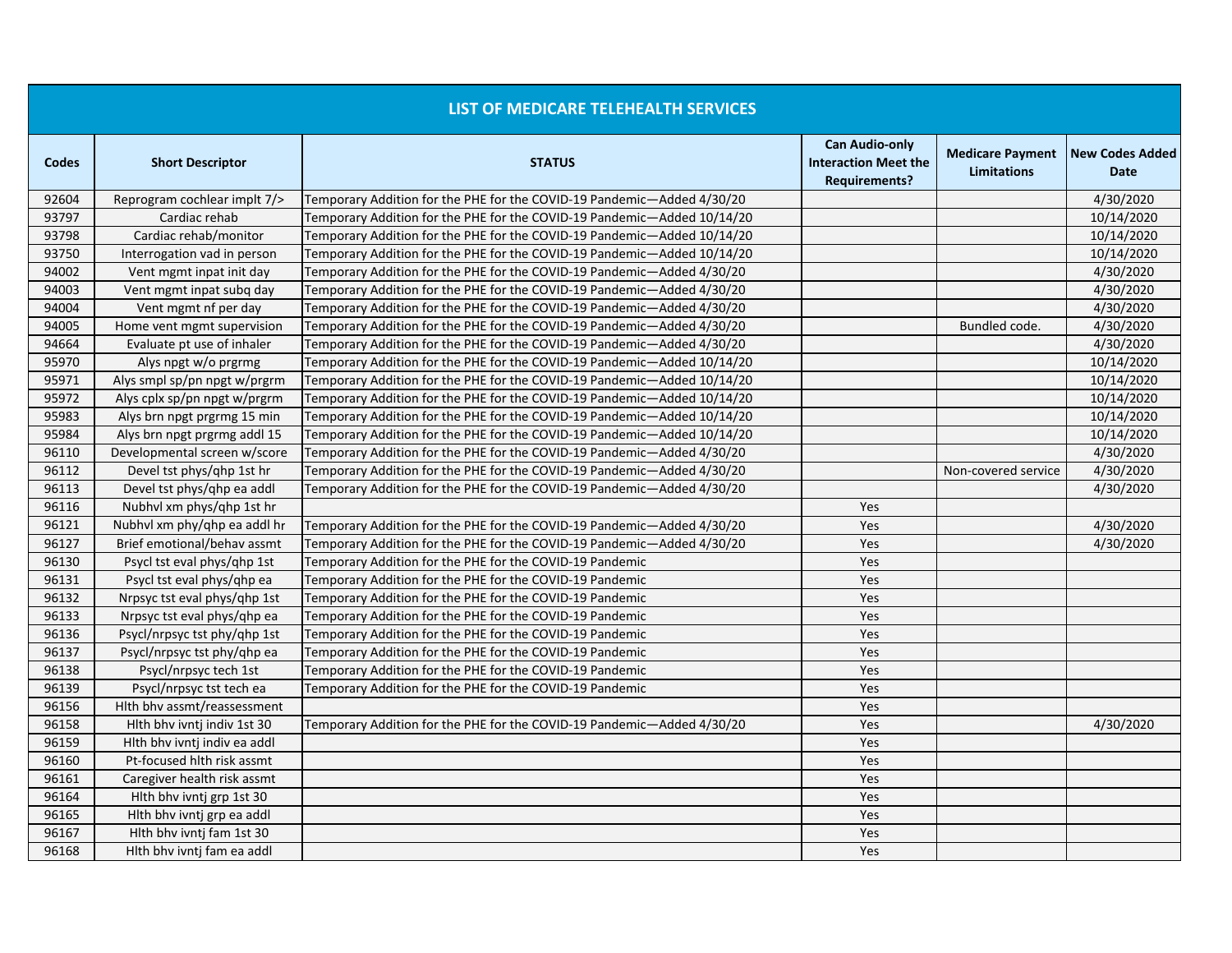|              |                              | LIST OF MEDICARE TELEHEALTH SERVICES                                   |                                                                              |                                               |                                |
|--------------|------------------------------|------------------------------------------------------------------------|------------------------------------------------------------------------------|-----------------------------------------------|--------------------------------|
| <b>Codes</b> | <b>Short Descriptor</b>      | <b>STATUS</b>                                                          | <b>Can Audio-only</b><br><b>Interaction Meet the</b><br><b>Requirements?</b> | <b>Medicare Payment</b><br><b>Limitations</b> | <b>New Codes Added</b><br>Date |
| 96170        | Hith bhy ivnti fam wo pt 1st | Temporary Addition for the PHE for the COVID-19 Pandemic—Added 4/30/20 |                                                                              | Non-covered service                           | 4/30/2020                      |
| 96171        | Hith bhy ivnti fam w/o pt ea | Temporary Addition for the PHE for the COVID-19 Pandemic-Added 4/30/20 |                                                                              | Non-covered service                           | 4/30/2020                      |
| 97110        | Therapeutic exercises        | Temporary Addition for the PHE for the COVID-19 Pandemic               |                                                                              |                                               |                                |
| 97112        | Neuromuscular reeducation    | Temporary Addition for the PHE for the COVID-19 Pandemic               |                                                                              |                                               |                                |
| 97116        | Gait training therapy        | Temporary Addition for the PHE for the COVID-19 Pandemic               |                                                                              |                                               |                                |
| 97150        | Group therapeutic procedures | Temporary Addition for the PHE for the COVID-19 Pandemic-Added 4/30/20 |                                                                              |                                               | 4/30/2020                      |
| 97151        | Bhv id assmt by phys/qhp     | Temporary Addition for the PHE for the COVID-19 Pandemic-Added 4/30/20 |                                                                              |                                               | 4/30/2020                      |
| 97152        | Bhy id suprt assmt by 1 tech | Temporary Addition for the PHE for the COVID-19 Pandemic-Added 4/30/20 |                                                                              |                                               | 4/30/2020                      |
| 97153        | Adaptive behavior tx by tech | Temporary Addition for the PHE for the COVID-19 Pandemic—Added 4/30/20 |                                                                              |                                               | 4/30/2020                      |
| 97154        | Grp adapt bhy tx by tech     | Temporary Addition for the PHE for the COVID-19 Pandemic-Added 4/30/20 |                                                                              |                                               | 4/30/2020                      |
| 97155        | Adapt behavior tx phys/ghp   | Temporary Addition for the PHE for the COVID-19 Pandemic-Added 4/30/20 |                                                                              |                                               | 4/30/2020                      |
| 97156        | Fam adapt bhy tx gdn phy/qhp | Temporary Addition for the PHE for the COVID-19 Pandemic-Added 4/30/20 |                                                                              |                                               | 4/30/2020                      |
| 97157        | Mult fam adapt bhy tx gdn    | Temporary Addition for the PHE for the COVID-19 Pandemic-Added 4/30/20 |                                                                              |                                               | 4/30/2020                      |
| 97158        | Grp adapt bhy tx by phy/ghp  | Temporary Addition for the PHE for the COVID-19 Pandemic-Added 4/30/20 |                                                                              |                                               | 4/30/2020                      |
| 97161        | Pt eval low complex 20 min   | Temporary Addition for the PHE for the COVID-19 Pandemic               |                                                                              |                                               |                                |
| 97162        | Pt eval mod complex 30 min   | Temporary Addition for the PHE for the COVID-19 Pandemic               |                                                                              |                                               |                                |
| 97163        | Pt eval high complex 45 min  | Temporary Addition for the PHE for the COVID-19 Pandemic               |                                                                              |                                               |                                |
| 97164        | Pt re-eval est plan care     | Temporary Addition for the PHE for the COVID-19 Pandemic               |                                                                              |                                               |                                |
| 97165        | Ot eval low complex 30 min   | Temporary Addition for the PHE for the COVID-19 Pandemic               |                                                                              |                                               |                                |
| 97166        | Ot eval mod complex 45 min   | Temporary Addition for the PHE for the COVID-19 Pandemic               |                                                                              |                                               |                                |
| 97167        | Ot eval high complex 60 min  | Temporary Addition for the PHE for the COVID-19 Pandemic               |                                                                              |                                               |                                |
| 97168        | Ot re-eval est plan care     | Temporary Addition for the PHE for the COVID-19 Pandemic               |                                                                              |                                               |                                |
| 97530        | Therapeutic activities       | Temporary Addition for the PHE for the COVID-19 Pandemic-Added 4/30/20 |                                                                              |                                               | 4/30/2020                      |
| 97535        | Self care mngment training   | Temporary Addition for the PHE for the COVID-19 Pandemic               | Yes                                                                          |                                               |                                |
| 97542        | Wheelchair mngment training  | Temporary Addition for the PHE for the COVID-19 Pandemic-Added 4/30/20 |                                                                              |                                               | 4/30/2020                      |
| 97750        | Physical performance test    | Temporary Addition for the PHE for the COVID-19 Pandemic               |                                                                              |                                               |                                |
| 97755        | Assistive technology assess  | Temporary Addition for the PHE for the COVID-19 Pandemic               |                                                                              |                                               |                                |
| 97760        | Orthotic mgmt&traing 1st enc | Temporary Addition for the PHE for the COVID-19 Pandemic               |                                                                              |                                               |                                |
| 97761        | Prosthetic traing 1st enc    | Temporary Addition for the PHE for the COVID-19 Pandemic               |                                                                              |                                               |                                |
| 97802        | Medical nutrition indiv in   |                                                                        | Yes                                                                          |                                               |                                |
| 97803        | Med nutrition indiv subseq   |                                                                        | Yes                                                                          |                                               |                                |
| 97804        | Medical nutrition group      |                                                                        | Yes                                                                          |                                               |                                |
| 99202        | Office/outpatient visit new  |                                                                        |                                                                              |                                               |                                |
| 99203        | Office/outpatient visit new  |                                                                        |                                                                              |                                               |                                |
| 99204        | Office/outpatient visit new  |                                                                        |                                                                              |                                               |                                |
| 99205        | Office/outpatient visit new  |                                                                        |                                                                              |                                               |                                |
| 99211        | Office/outpatient visit est  |                                                                        |                                                                              |                                               |                                |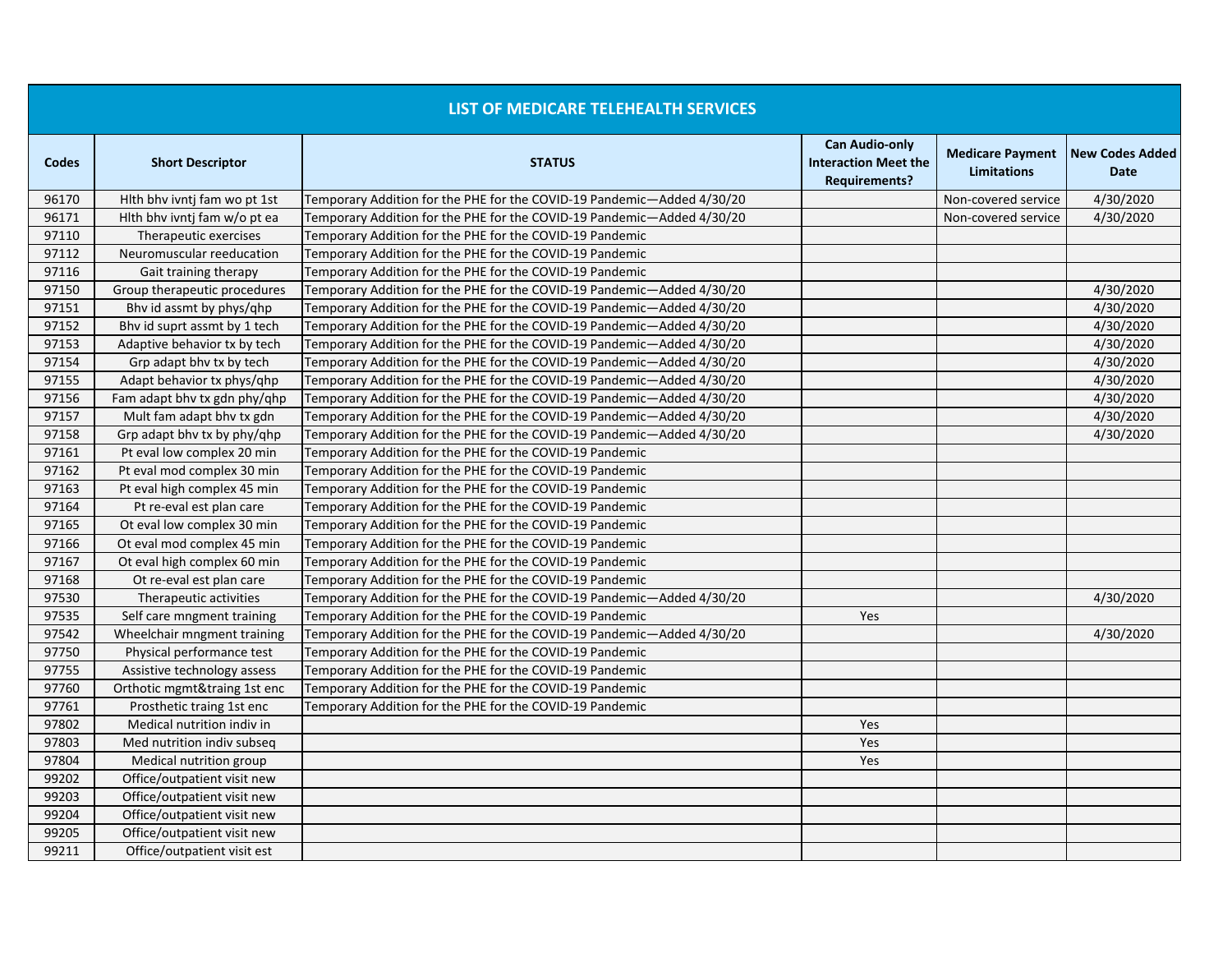|       |                             | LIST OF MEDICARE TELEHEALTH SERVICES                     |                                                                              |                                               |                                |
|-------|-----------------------------|----------------------------------------------------------|------------------------------------------------------------------------------|-----------------------------------------------|--------------------------------|
| Codes | <b>Short Descriptor</b>     | <b>STATUS</b>                                            | <b>Can Audio-only</b><br><b>Interaction Meet the</b><br><b>Requirements?</b> | <b>Medicare Payment</b><br><b>Limitations</b> | <b>New Codes Added</b><br>Date |
| 99212 | Office/outpatient visit est |                                                          |                                                                              |                                               |                                |
| 99213 | Office/outpatient visit est |                                                          |                                                                              |                                               |                                |
| 99214 | Office/outpatient visit est |                                                          |                                                                              |                                               |                                |
| 99215 | Office/outpatient visit est |                                                          |                                                                              |                                               |                                |
| 99217 | Observation care discharge  | Temporary Addition for the PHE for the COVID-19 Pandemic |                                                                              |                                               |                                |
| 99218 | Initial observation care    | Temporary Addition for the PHE for the COVID-19 Pandemic |                                                                              |                                               |                                |
| 99219 | Initial observation care    | Temporary Addition for the PHE for the COVID-19 Pandemic |                                                                              |                                               |                                |
| 99220 | Initial observation care    | Temporary Addition for the PHE for the COVID-19 Pandemic |                                                                              |                                               |                                |
| 99221 | Initial hospital care       | Temporary Addition for the PHE for the COVID-19 Pandemic |                                                                              |                                               |                                |
| 99222 | Initial hospital care       | Temporary Addition for the PHE for the COVID-19 Pandemic |                                                                              |                                               |                                |
| 99223 | Initial hospital care       | Temporary Addition for the PHE for the COVID-19 Pandemic |                                                                              |                                               |                                |
| 99224 | Subsequent observation care | Temporary Addition for the PHE for the COVID-19 Pandemic |                                                                              |                                               |                                |
| 99225 | Subsequent observation care | Temporary Addition for the PHE for the COVID-19 Pandemic |                                                                              |                                               |                                |
| 99226 | Subsequent observation care | Temporary Addition for the PHE for the COVID-19 Pandemic |                                                                              |                                               |                                |
| 99231 | Subsequent hospital care    |                                                          |                                                                              |                                               |                                |
| 99232 | Subsequent hospital care    |                                                          |                                                                              |                                               |                                |
| 99233 | Subsequent hospital care    |                                                          |                                                                              |                                               |                                |
| 99234 | Observ/hosp same date       | Temporary Addition for the PHE for the COVID-19 Pandemic |                                                                              |                                               |                                |
| 99235 | Observ/hosp same date       | Temporary Addition for the PHE for the COVID-19 Pandemic |                                                                              |                                               |                                |
| 99236 | Observ/hosp same date       | Temporary Addition for the PHE for the COVID-19 Pandemic |                                                                              |                                               |                                |
| 99238 | Hospital discharge day      | Temporary Addition for the PHE for the COVID-19 Pandemic |                                                                              |                                               |                                |
| 99239 | Hospital discharge day      | Temporary Addition for the PHE for the COVID-19 Pandemic |                                                                              |                                               |                                |
| 99281 | Emergency dept visit        | Temporary Addition for the PHE for the COVID-19 Pandemic |                                                                              |                                               |                                |
| 99282 | Emergency dept visit        | Temporary Addition for the PHE for the COVID-19 Pandemic |                                                                              |                                               |                                |
| 99283 | Emergency dept visit        | Temporary Addition for the PHE for the COVID-19 Pandemic |                                                                              |                                               |                                |
| 99284 | Emergency dept visit        | Temporary Addition for the PHE for the COVID-19 Pandemic |                                                                              |                                               |                                |
| 99285 | Emergency dept visit        | Temporary Addition for the PHE for the COVID-19 Pandemic |                                                                              |                                               |                                |
| 99291 | Critical care first hour    | Temporary Addition for the PHE for the COVID-19 Pandemic |                                                                              |                                               |                                |
| 99292 | Critical care addl 30 min   | Temporary Addition for the PHE for the COVID-19 Pandemic |                                                                              |                                               |                                |
| 99304 | Nursing facility care init  | Temporary Addition for the PHE for the COVID-19 Pandemic |                                                                              |                                               |                                |
| 99305 | Nursing facility care init  | Temporary Addition for the PHE for the COVID-19 Pandemic |                                                                              |                                               |                                |
| 99306 | Nursing facility care init  | Temporary Addition for the PHE for the COVID-19 Pandemic |                                                                              |                                               |                                |
| 99307 | Nursing fac care subseq     |                                                          |                                                                              |                                               |                                |
| 99308 | Nursing fac care subseq     |                                                          |                                                                              |                                               |                                |
| 99309 | Nursing fac care subseq     |                                                          |                                                                              |                                               |                                |
| 99310 | Nursing fac care subseg     |                                                          |                                                                              |                                               |                                |
| 99315 | Nursing fac discharge day   | Temporary Addition for the PHE for the COVID-19 Pandemic |                                                                              |                                               |                                |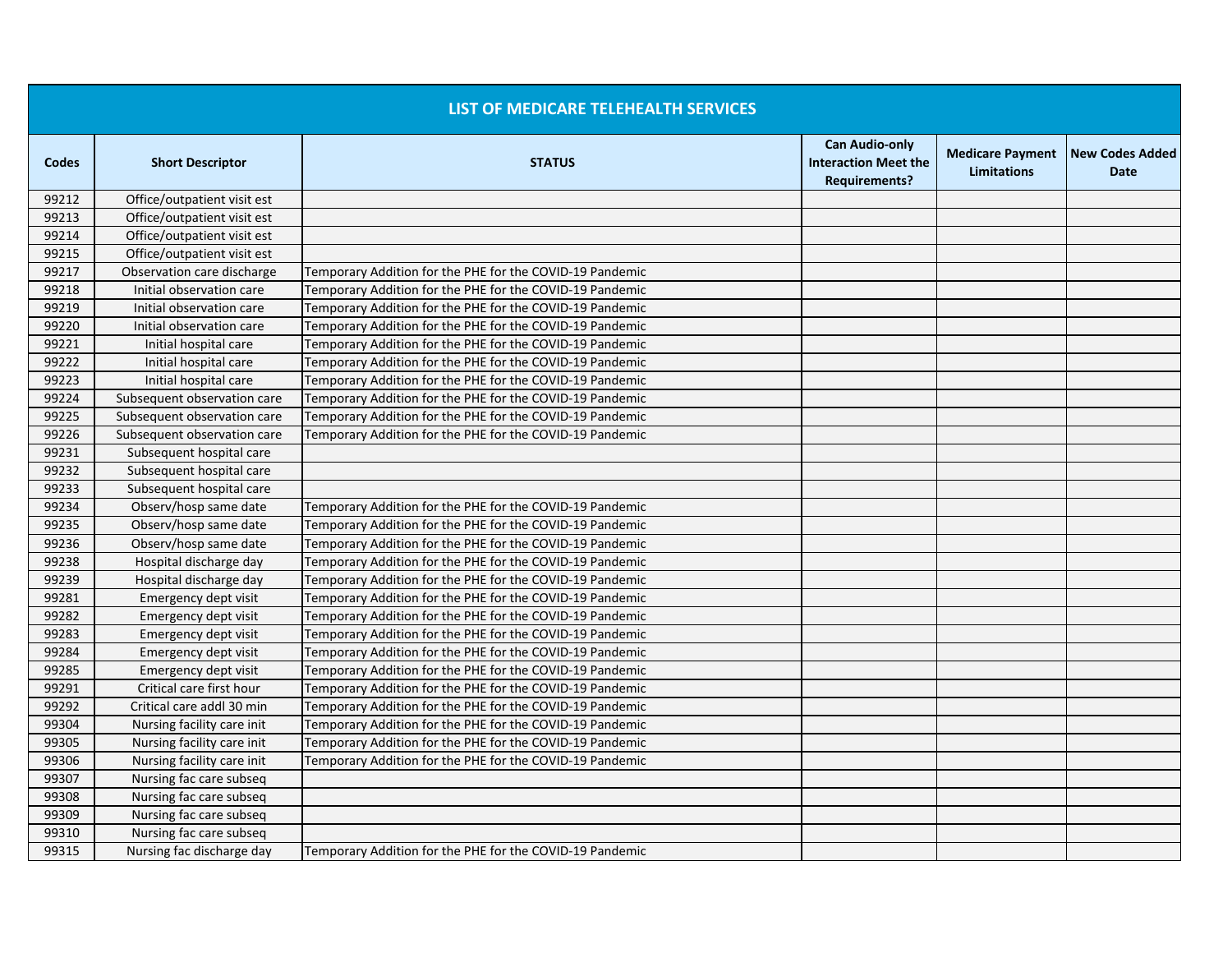|       |                              | LIST OF MEDICARE TELEHEALTH SERVICES                                   |                                                                              |                                               |                                       |
|-------|------------------------------|------------------------------------------------------------------------|------------------------------------------------------------------------------|-----------------------------------------------|---------------------------------------|
| Codes | <b>Short Descriptor</b>      | <b>STATUS</b>                                                          | <b>Can Audio-only</b><br><b>Interaction Meet the</b><br><b>Requirements?</b> | <b>Medicare Payment</b><br><b>Limitations</b> | <b>New Codes Added</b><br><b>Date</b> |
| 99316 | Nursing fac discharge day    | Temporary Addition for the PHE for the COVID-19 Pandemic               |                                                                              |                                               |                                       |
| 99324 | Domicil/r-home visit new pat | Temporary Addition for the PHE for the COVID-19 Pandemic-Added 4/30/20 |                                                                              |                                               | 4/30/2020                             |
| 99325 | Domicil/r-home visit new pat | Temporary Addition for the PHE for the COVID-19 Pandemic—Added 4/30/20 |                                                                              |                                               | 4/30/2020                             |
| 99326 | Domicil/r-home visit new pat | Temporary Addition for the PHE for the COVID-19 Pandemic-Added 4/30/20 |                                                                              |                                               | 4/30/2020                             |
| 99327 | Domicil/r-home visit new pat | Temporary Addition for the PHE for the COVID-19 Pandemic               |                                                                              |                                               |                                       |
| 99328 | Domicil/r-home visit new pat | Temporary Addition for the PHE for the COVID-19 Pandemic               |                                                                              |                                               |                                       |
| 99334 | Domicil/r-home visit est pat | Temporary Addition for the PHE for the COVID-19 Pandemic               |                                                                              |                                               |                                       |
| 99335 | Domicil/r-home visit est pat | Temporary Addition for the PHE for the COVID-19 Pandemic               |                                                                              |                                               |                                       |
| 99336 | Domicil/r-home visit est pat | Temporary Addition for the PHE for the COVID-19 Pandemic               |                                                                              |                                               |                                       |
| 99337 | Domicil/r-home visit est pat | Temporary Addition for the PHE for the COVID-19 Pandemic               |                                                                              |                                               |                                       |
| 99341 | Home visit new patient       | Temporary Addition for the PHE for the COVID-19 Pandemic               |                                                                              |                                               |                                       |
| 99342 | Home visit new patient       | Temporary Addition for the PHE for the COVID-19 Pandemic               |                                                                              |                                               |                                       |
| 99343 | Home visit new patient       | Temporary Addition for the PHE for the COVID-19 Pandemic               |                                                                              |                                               |                                       |
| 99344 | Home visit new patient       | Temporary Addition for the PHE for the COVID-19 Pandemic               |                                                                              |                                               |                                       |
| 99345 | Home visit new patient       | Temporary Addition for the PHE for the COVID-19 Pandemic               |                                                                              |                                               |                                       |
| 99347 | Home visit est patient       | Temporary Addition for the PHE for the COVID-19 Pandemic               |                                                                              |                                               |                                       |
| 99348 | Home visit est patient       | Temporary Addition for the PHE for the COVID-19 Pandemic               |                                                                              |                                               |                                       |
| 99349 | Home visit est patient       | Temporary Addition for the PHE for the COVID-19 Pandemic               |                                                                              |                                               |                                       |
| 99350 | Home visit est patient       | Temporary Addition for the PHE for the COVID-19 Pandemic               |                                                                              |                                               |                                       |
| 99354 | Prolong e&m/psyctx serv o/p  |                                                                        | Yes                                                                          |                                               |                                       |
| 99355 | Prolong e&m/psyctx serv o/p  |                                                                        | Yes                                                                          |                                               |                                       |
| 99356 | Prolonged service inpatient  |                                                                        | Yes                                                                          |                                               |                                       |
| 99357 | Prolonged service inpatient  |                                                                        | Yes                                                                          |                                               |                                       |
| 99406 | Behav chng smoking 3-10 min  |                                                                        | Yes                                                                          |                                               |                                       |
| 99407 | Behav chng smoking > 10 min  |                                                                        | Yes                                                                          |                                               |                                       |
| 99441 | Phone e/m phys/ghp 5-10 min  | Temporary Addition for the PHE for the COVID-19 Pandemic-Added 4/30/20 | Yes                                                                          |                                               | 4/30/2020                             |
| 99442 | Phone e/m phys/ghp 11-20 min | Temporary Addition for the PHE for the COVID-19 Pandemic-Added 4/30/20 | Yes                                                                          |                                               | 4/30/2020                             |
| 99443 | Phone e/m phys/ghp 21-30 min | Temporary Addition for the PHE for the COVID-19 Pandemic-Added 4/30/20 | Yes                                                                          |                                               | 4/30/2020                             |
| 99468 | Neonate crit care initial    | Temporary Addition for the PHE for the COVID-19 Pandemic               |                                                                              |                                               |                                       |
| 99469 | Neonate crit care subsq      | Temporary Addition for the PHE for the COVID-19 Pandemic               |                                                                              |                                               |                                       |
| 99471 | Ped critical care initial    | Temporary Addition for the PHE for the COVID-19 Pandemic               |                                                                              |                                               |                                       |
| 99472 | Ped critical care subsq      | Temporary Addition for the PHE for the COVID-19 Pandemic               |                                                                              |                                               |                                       |
| 99473 | Self-meas bp pt educaj/train | Temporary Addition for the PHE for the COVID-19 Pandemic               |                                                                              |                                               |                                       |
| 99475 | Ped crit care age 2-5 init   | Temporary Addition for the PHE for the COVID-19 Pandemic               |                                                                              |                                               |                                       |
| 99476 | Ped crit care age 2-5 subsq  | Temporary Addition for the PHE for the COVID-19 Pandemic               |                                                                              |                                               |                                       |
| 99477 | Init day hosp neonate care   | Temporary Addition for the PHE for the COVID-19 Pandemic               |                                                                              |                                               |                                       |
| 99478 | Ic lbw inf $<$ 1500 gm subsq | Temporary Addition for the PHE for the COVID-19 Pandemic               |                                                                              |                                               |                                       |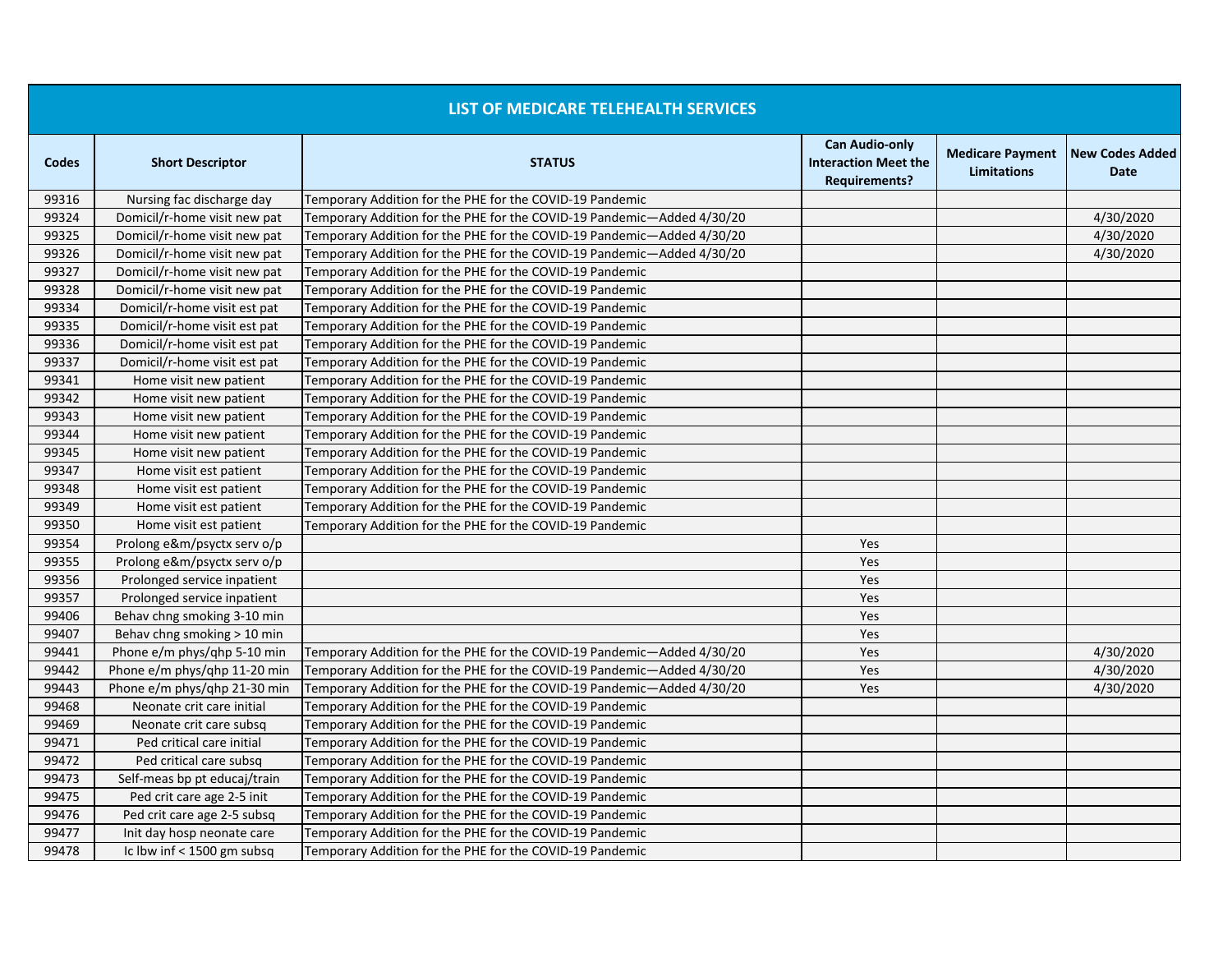|              |                              | LIST OF MEDICARE TELEHEALTH SERVICES                                    |                                                                              |                                               |                                       |
|--------------|------------------------------|-------------------------------------------------------------------------|------------------------------------------------------------------------------|-----------------------------------------------|---------------------------------------|
| <b>Codes</b> | <b>Short Descriptor</b>      | <b>STATUS</b>                                                           | <b>Can Audio-only</b><br><b>Interaction Meet the</b><br><b>Requirements?</b> | <b>Medicare Payment</b><br><b>Limitations</b> | <b>New Codes Added</b><br><b>Date</b> |
| 99479        | Ic lbw inf 1500-2500 g subsq | Temporary Addition for the PHE for the COVID-19 Pandemic                |                                                                              |                                               |                                       |
| 99480        | Ic inf pbw 2501-5000 g subsq | Temporary Addition for the PHE for the COVID-19 Pandemic                |                                                                              |                                               |                                       |
| 99483        | Assmt & care pln pt cog imp  | Temporary Addition for the PHE for the COVID-19 Pandemic                |                                                                              |                                               |                                       |
| 99495        | Trans care mgmt 14 day disch |                                                                         |                                                                              |                                               |                                       |
| 99496        | Trans care mgmt 7 day disch  |                                                                         |                                                                              |                                               |                                       |
| 99497        | Advncd care plan 30 min      |                                                                         | Yes                                                                          |                                               |                                       |
| 99498        | Advncd care plan addl 30 min |                                                                         | Yes                                                                          |                                               |                                       |
| 0373T        | Adapt bhy tx ea 15 min       | Temporary Addition for the PHE for the COVID-19 Pandemic—Added 4/30/20  |                                                                              |                                               | 4/30/2020                             |
| S9152        | Speech therapy, re-eval      | Temporary Addition for the PHE for the COVID-19 Pandemic-Added 4/30/20  |                                                                              | Not valid for Medicare purp                   | 4/30/2020                             |
| 0362T        | Bhy id suprt assmt ea 15 min | Temporary Addition for the PHE for the COVID-19 Pandemic-Added 4/30/20  |                                                                              |                                               | 4/30/2020                             |
| 90785        | Psytx complex interactive    |                                                                         | Yes                                                                          |                                               |                                       |
| G0108        | Diab manage trn per indiv    |                                                                         | Yes                                                                          |                                               |                                       |
| G0109        | Diab manage trn ind/group    |                                                                         | Yes                                                                          |                                               |                                       |
| G0270        | Mnt subs tx for change dx    |                                                                         | Yes                                                                          |                                               |                                       |
| G0296        | Visit to determ ldct elig    |                                                                         | Yes                                                                          |                                               |                                       |
| G0396        | Alcohol/subs interv 15-30mn  |                                                                         | Yes                                                                          |                                               |                                       |
| G0397        | Alcohol/subs interv >30 min  |                                                                         | Yes                                                                          |                                               |                                       |
| G0406        | Inpt/tele follow up 15       |                                                                         | Yes                                                                          |                                               |                                       |
| G0407        | Inpt/tele follow up 25       |                                                                         | Yes                                                                          |                                               |                                       |
| G0408        | Inpt/tele follow up 35       |                                                                         | Yes                                                                          |                                               |                                       |
| G0410        | Grp psych partial hosp 45-50 | Temporary Addition for the PHE for the COVID-19 Pandemic—Added 4/30/20  |                                                                              | Statutory exclusion                           | 4/30/2020                             |
| G0420        | Ed svc ckd ind per session   |                                                                         | Yes                                                                          |                                               |                                       |
| G0421        | Ed svc ckd grp per session   |                                                                         | Yes                                                                          |                                               |                                       |
| G0422        | Intens cardiac rehab w/exerc | Temporary Addition for the PHE for the COVID-19 Pandemic—Added 10/14/20 |                                                                              |                                               | 10/14/2020                            |
| G0423        | Intens cardiac rehab no exer | Temporary Addition for the PHE for the COVID-19 Pandemic-Added 10/14/20 |                                                                              |                                               | 10/14/2020                            |
| G0424        | Pulmonary rehab w exer       | Temporary Addition for the PHE for the COVID-19 Pandemic-Added 10/14/20 |                                                                              |                                               | 10/14/2020                            |
| G0425        | Inpt/ed teleconsult30        |                                                                         | Yes                                                                          |                                               |                                       |
| G0426        | Inpt/ed teleconsult50        |                                                                         | Yes                                                                          |                                               |                                       |
| G0427        | Inpt/ed teleconsult70        |                                                                         | Yes                                                                          |                                               |                                       |
| G0438        | Ppps, initial visit          |                                                                         | Yes                                                                          |                                               |                                       |
| G0439        | Ppps, subseq visit           |                                                                         | Yes                                                                          |                                               |                                       |
| G0442        | Annual alcohol screen 15 min |                                                                         | Yes                                                                          |                                               |                                       |
| G0443        | Brief alcohol misuse counsel |                                                                         | Yes                                                                          |                                               |                                       |
| G0444        | Depression screen annual     |                                                                         | Yes                                                                          |                                               |                                       |
| G0445        | High inten beh couns std 30m |                                                                         | Yes                                                                          |                                               |                                       |
| G0446        | Intens behave ther cardio dx |                                                                         | Yes                                                                          |                                               |                                       |
| G0447        | Behavior counsel obesity 15m |                                                                         | Yes                                                                          |                                               |                                       |